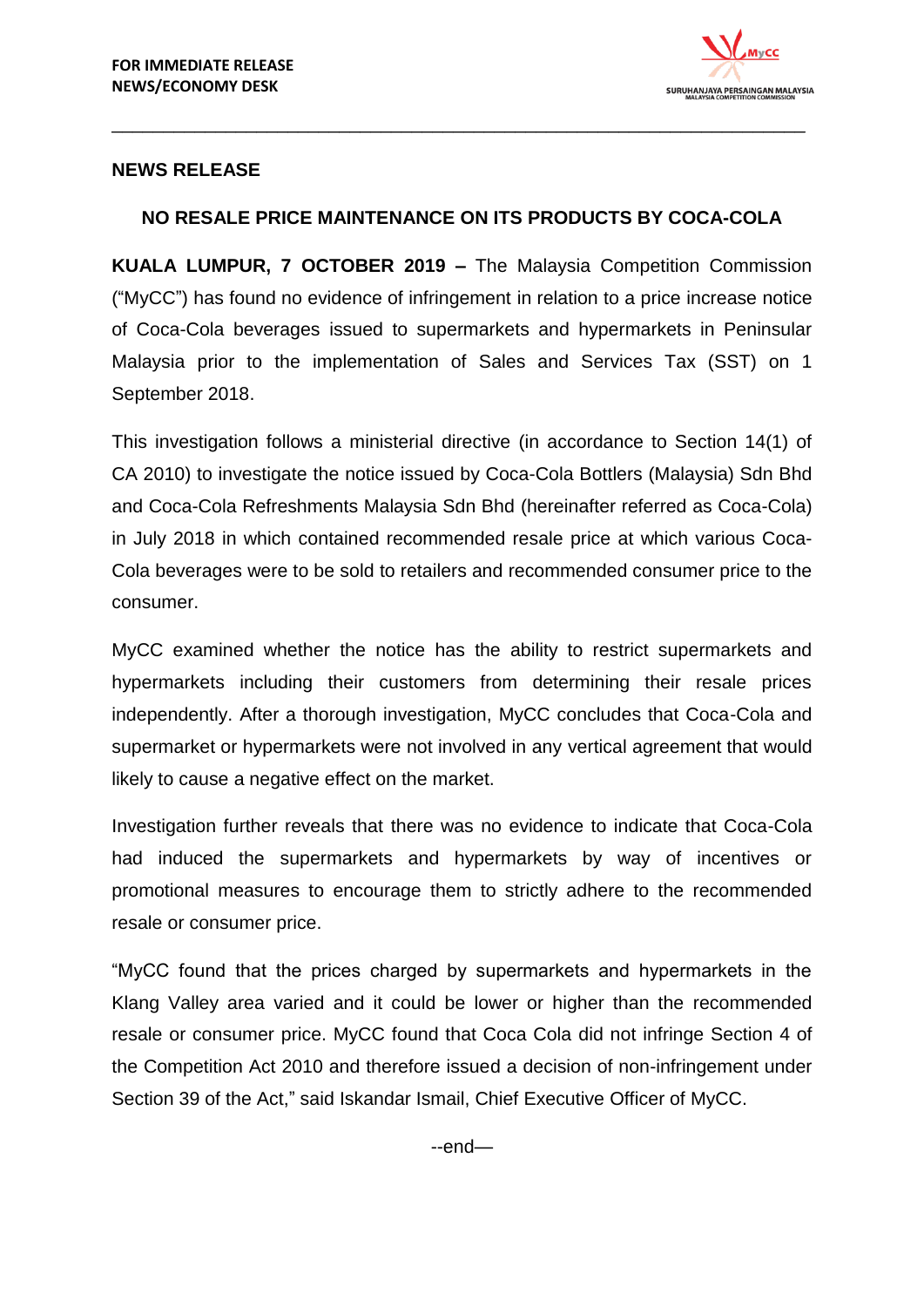

**For media enquiries, please contact:** Noor Khalijah Mazlan, Tel +603 2273 2277 (ext 702), Email: [ccd@mycc.gov.my](mailto:ccd@mycc.gov.my) **Communications and Advocacy Division Malaysia Competition Commission**

# **About Malaysia Competition Commission (MyCC)**

Established in April 2011, MyCC is an independent body responsible for enforcing the Competition Act 2010, which was implemented to create healthy competition which would in turn stimulate productivity and innovation, thus creating wider choices of products for consumers with better quality and reasonable prices.

The Act applies to all commercial activities undertaken within and outside Malaysia that affect competition in the Malaysian market. It provides a regulatory framework including powers to investigate, adjudicate and impose penalties on the perpetrators of the competition laws.

For more information on the Act and the MyCC's activities, you can log on to [www.mycc.gov.my.](http://www.mycc.gov.my/)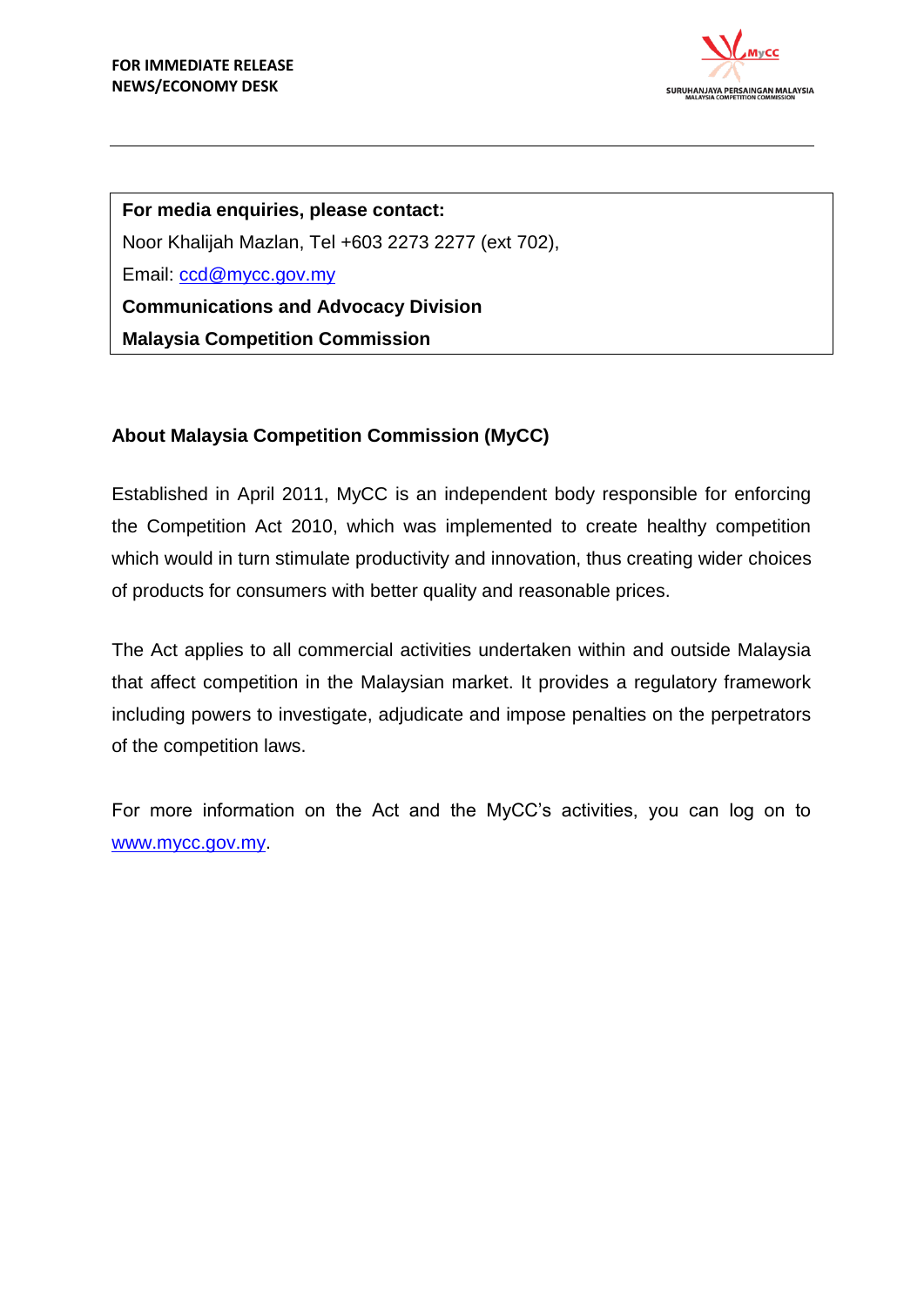

## **EDITOR'S NOTES:**

Details of Section 4, Anti-Competitive Agreement of the Competition Act 2010:

### **4. Prohibited horizontal and vertical agreement**

(1) A horizontal or vertical agreement between enterprises is prohibited insofar as the agreement has the object or effect of significantly preventing, restricting or distorting competition in any market for goods or services.

(2) Without prejudice to the generality of subsection (1), a horizontal agreement between enterprises which has the object to:

- (a) fix, directly or indirectly, a purchase or selling price or any other trading conditions;
- (b) share market or sources of supply; 12 Laws of Malaysia ACT 712
- (c) limit or control:
	- (i) production;
	- (ii) market outlets or market access;
	- (iii) technical or technological development; or
	- (iv) investment; or
	- (d) perform an act of bid rigging,

is deemed to have the object of significantly preventing, restricting, or distorting competition in any market for goods or services.

(3) Any enterprise which is a party to an agreement which is prohibited under this section shall be liable for infringement of the prohibition.